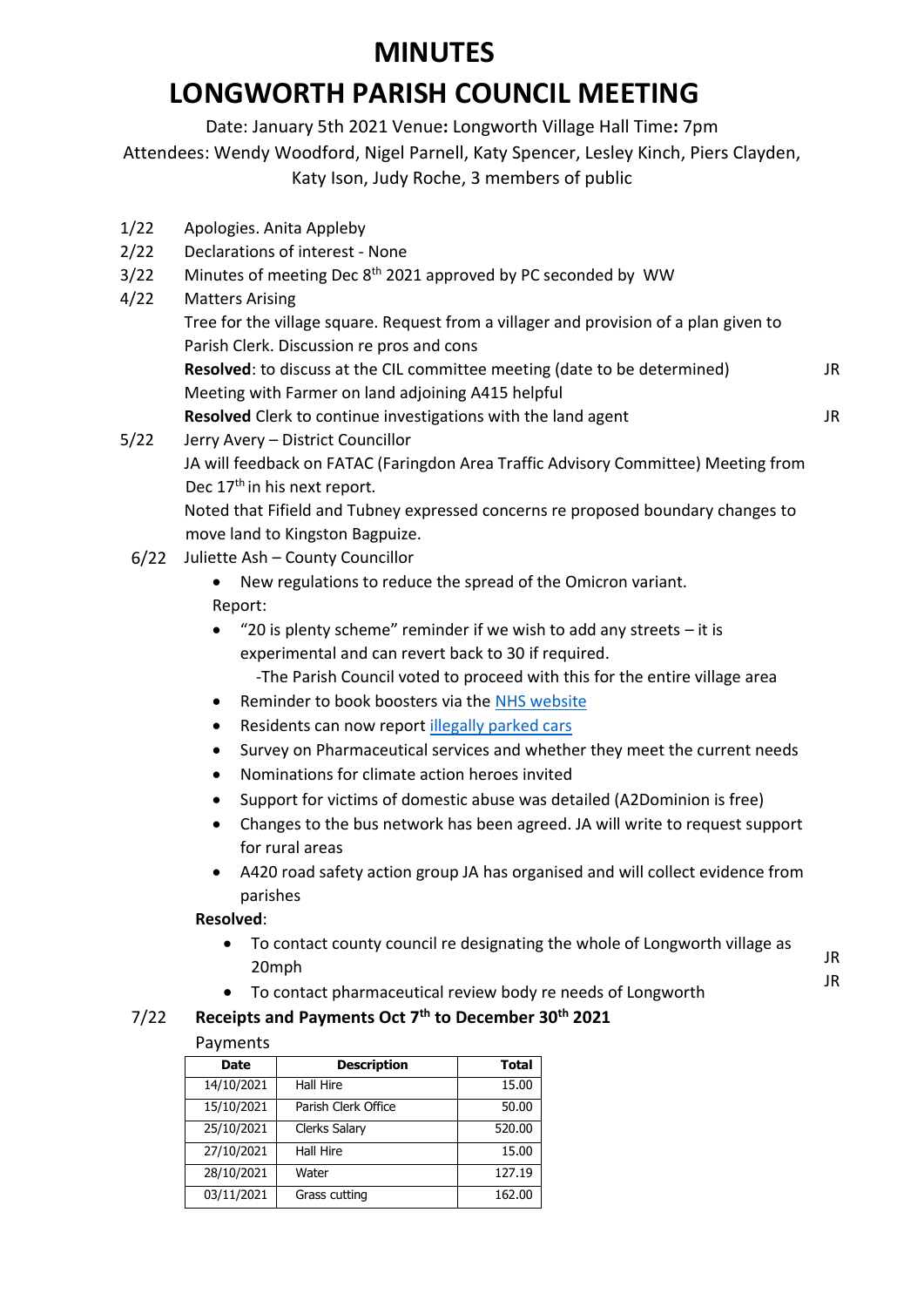# **LONGWORTH PARISH COUNCIL MEETING**

|            | Total                  | 3,139.85 |
|------------|------------------------|----------|
| 29/12/2021 | Water                  | 127.19   |
| 23/12/2021 | Clerks Salary          | 520.00   |
| 15/12/2021 | Parish Clerk Office    | 50.00    |
| 29/11/2021 | Water                  | 127.19   |
| 25/11/2021 | <b>Clerks Salary</b>   | 520.00   |
| 23/11/2021 | Footpath Clearing      | 375.00   |
| 19/11/2021 | Hall Hire              | 15.00    |
| 15/11/2021 | Parish Clerk Office    | 50.00    |
| 11/11/2021 | Stationery and Postage | 8.33     |
| 11/11/2021 | Stationery and Postage | 7.19     |
| 10/11/2021 | Covid Hardship Grant   | 383.76   |
| 10/11/2021 | Poppy appeal           | 67.00    |

#### Receipts

| Date       | <b>Description</b>    | <b>Total</b> |
|------------|-----------------------|--------------|
| 13/10/2021 | Graveyard receipts    | 200.00       |
| 13/10/2021 | Graveyard receipts    | 400.00       |
| 19/10/2021 | VAT refund            | 491.44       |
| 27/10/2021 | CIL Grant             | 9,613.59     |
| 03/11/2021 | Compensation          | 40.00        |
| 03/11/2021 | Graveyard receipts    | 100.00       |
| 05/11/2021 | NSI Investment Income | 0.16         |
| 26/11/2021 | Graveyard receipts    | 300.00       |
| 06/12/2021 | NSI Investment Income | 1.42         |
|            | <b>Total</b>          | 11,146.61    |

## 8/22 Planning Applications

## [P21/V3505/N4B](https://data.whitehorsedc.gov.uk/java/support/Main.jsp?MODULE=ApplicationDetails&REF=P21/V3505/N4B#exactline)

Barn 2, Woodland Farm Appleton Road Longworth OX13 5EF- Change of use of barn to dwelling house

LONGWORTH PC SUPPORT THIS APPLICATION

#### [P21/V3506/N4B](https://data.whitehorsedc.gov.uk/java/support/Main.jsp?MODULE=ApplicationDetails&REF=P21/V3506/N4B#exactline)

Barn 1, Woodland Farm Appleton Road Longworth OX13 5EF- Change of use of barn to dwelling house

LONGWORTH PC SUPPORT THIS APPLICATION

#### **Updates**

## **[P21/V3046/FUL](https://data.whitehorsedc.gov.uk/java/support/Main.jsp?MODULE=ApplicationDetails&REF=P21/V3046/FUL#exactline)**

Frilford Farm, Unit 1 Hinton Road Longworth Abingdon OX13 5EA Variation of condition 5 on planning application P97/V1581/COU.

PLANNING APPLICATION APPROVED

## **[P21/V3150/LDP](https://data.whitehorsedc.gov.uk/java/support/Main.jsp?MODULE=ApplicationDetails&REF=P21/V3150/LDP#exactline)**

Land Off Harris's Lane Longworth Abingdon OX13 5EX Certificate of Lawfulness for a proposed haystore

CERTIFICATE OF LAWFULNESS APPROVED

## **[P21/V3151/LDP](https://data.whitehorsedc.gov.uk/java/support/Main.jsp?MODULE=ApplicationDetails&REF=P21/V3151/LDP#exactline)**

Land Off Harris's Lane Longworth Abingdon OX13 5EX Stables (as permitted under application P18/V2416)

CERTIFICATE OF LAWFULNESS APPROVED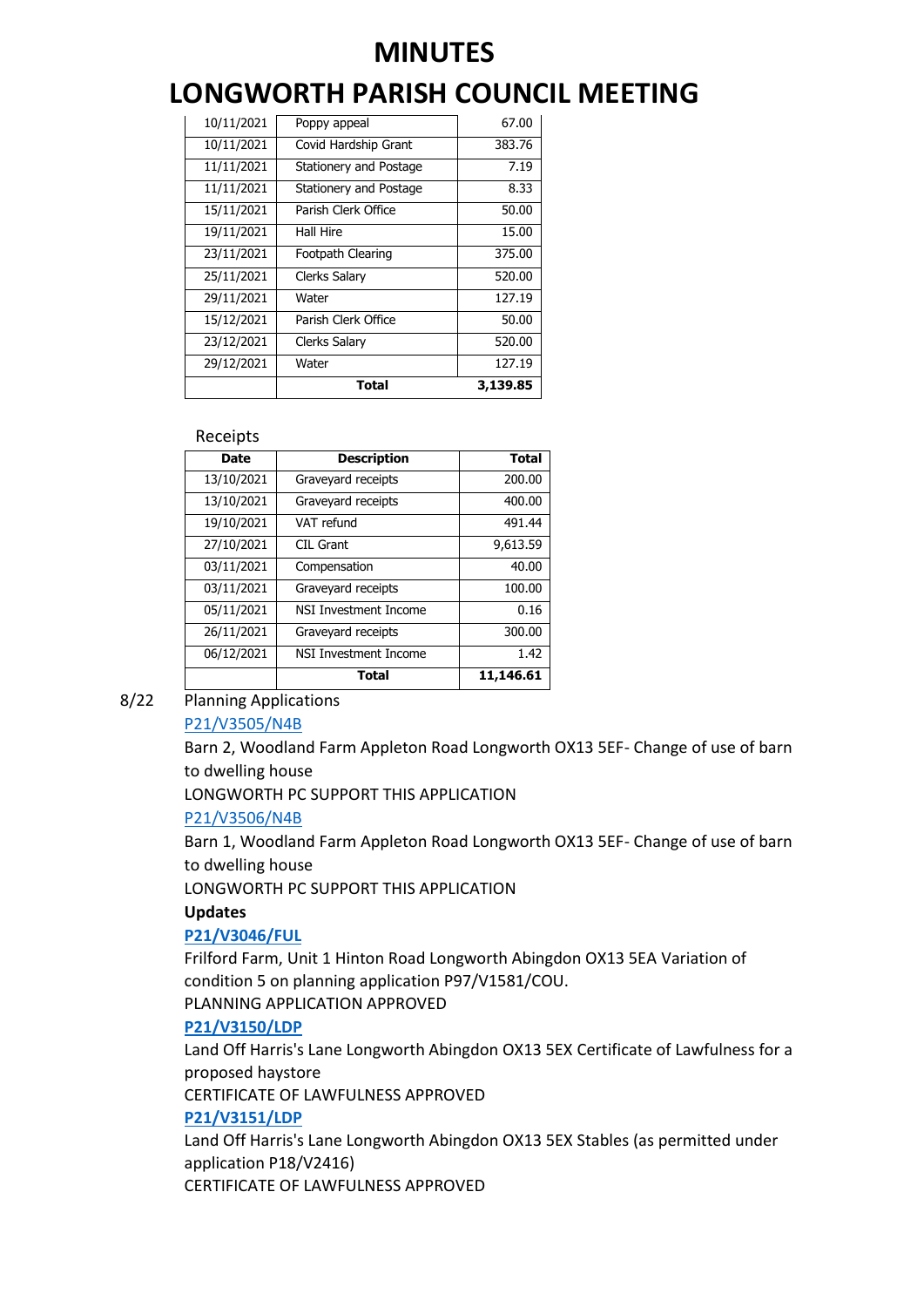# **LONGWORTH PARISH COUNCIL MEETING**

[P21/V2360/HH](https://data.whitehorsedc.gov.uk/java/support/Main.jsp?MODULE=ApplicationDetails&REF=P21/V2360/HH) and [P21/V2361/LB](https://data.whitehorsedc.gov.uk/java/support/Main.jsp?MODULE=ApplicationDetails&REF=P21/V2361/LB)

|       | Longworth Manor Church Lane Longworth OX13 5DY Renovations to existing barn.<br>PLANNING PERMISSION AND LISTED BUILDING CONSENT GRANTED |     |
|-------|-----------------------------------------------------------------------------------------------------------------------------------------|-----|
| 9/22  | <b>Allotment Update</b>                                                                                                                 |     |
|       | Three plots available will be taken by those on the waiting list. Clearing of overgrown                                                 |     |
|       | land will be arranged. Digger agreed                                                                                                    |     |
|       | Top dressing for the car park quote requested.                                                                                          |     |
|       | Dogs on the footpath around allotment. Signs agreed. Kissing gate needs replacing                                                       |     |
|       | Resolved: Signs to be ordered. Quotes for Kissing gate to be obtained                                                                   | JR  |
| 10/22 | Playground Update.                                                                                                                      |     |
|       | Lesley to check in January.                                                                                                             |     |
|       | Resolved: New rota to be circulated for 2022                                                                                            | JR. |
|       | Repairs still pending and hedge-pruning completed. Ruts due to trailer reported.                                                        |     |
| 11/22 | Forecasting report 2021-22 and Budget 2022-23                                                                                           |     |
|       | The budget and precept were agreed                                                                                                      |     |
|       | Resolved: Precept £19,000 to be requested                                                                                               | JR  |
| 12/22 | IT requirements for clerk and council                                                                                                   |     |
|       | IT provider and Web site provider selected.                                                                                             |     |
|       | Resolved To obtain reference from Website designer and check contract details then                                                      | JR  |
|       | go ahead with works required                                                                                                            |     |
| 13/22 | <b>Environmental Enhancement Projects</b>                                                                                               |     |
|       | Pond - work is continuing                                                                                                               |     |
|       | Viewing platform on hold. Investigate sign to detail history and wildlife                                                               |     |
|       | Resolved: new fence to be requested. Require a gate with a lock in the fence.                                                           | JR  |
|       | Trees -Carbon Footprint ltd (carbon offsetting consultancy) will provide 70 trees on                                                    |     |
|       | Feb 8 <sup>th</sup> for Queens green canopy. Ongoing approval sought from highways for sites in                                         |     |
|       | the village. WWoodford agreed to take delivery. Template letter provided by villager.                                                   |     |
|       | Fruit Trees for the allotments as agreed at the previous meeting will be purchased                                                      |     |
|       | from the CIL money as trees were a high priority at the meeting.                                                                        |     |
|       | Local company has been approached for a planting quote.                                                                                 |     |
|       | Resolved::                                                                                                                              |     |
|       | Decisions to be made about siting, planting and ongoing care prior to February and<br>agreed                                            |     |
|       | Clerk to send thanks to CGI company                                                                                                     |     |
|       | Cost of planting agreed                                                                                                                 |     |
| 14/22 | CIL Meeting - plan to create a CIL committee (KI KS and PC with 2 villagers) with                                                       |     |
|       | working party to decide how to spend the money                                                                                          |     |
|       | Resolved: meeting will be arranged for early next financial year. Two volunteer                                                         | JR  |
|       | villagers will be invited to attend                                                                                                     |     |
| 15/22 | Correspondence Received                                                                                                                 |     |
|       | Thanks from Longworth Area Trust (formerly Longworth Charities) for the                                                                 |     |
|       | remainder of the Covid Fund from VOWH £383. Please let them know if we                                                                  |     |
|       | know of any persons in financial need                                                                                                   |     |
|       | Donations requests: Currently have £158 remaining (Cit Av 75 and Poppy 67)                                                              |     |
|       | money to village voices in past                                                                                                         |     |

• Home start request for donation